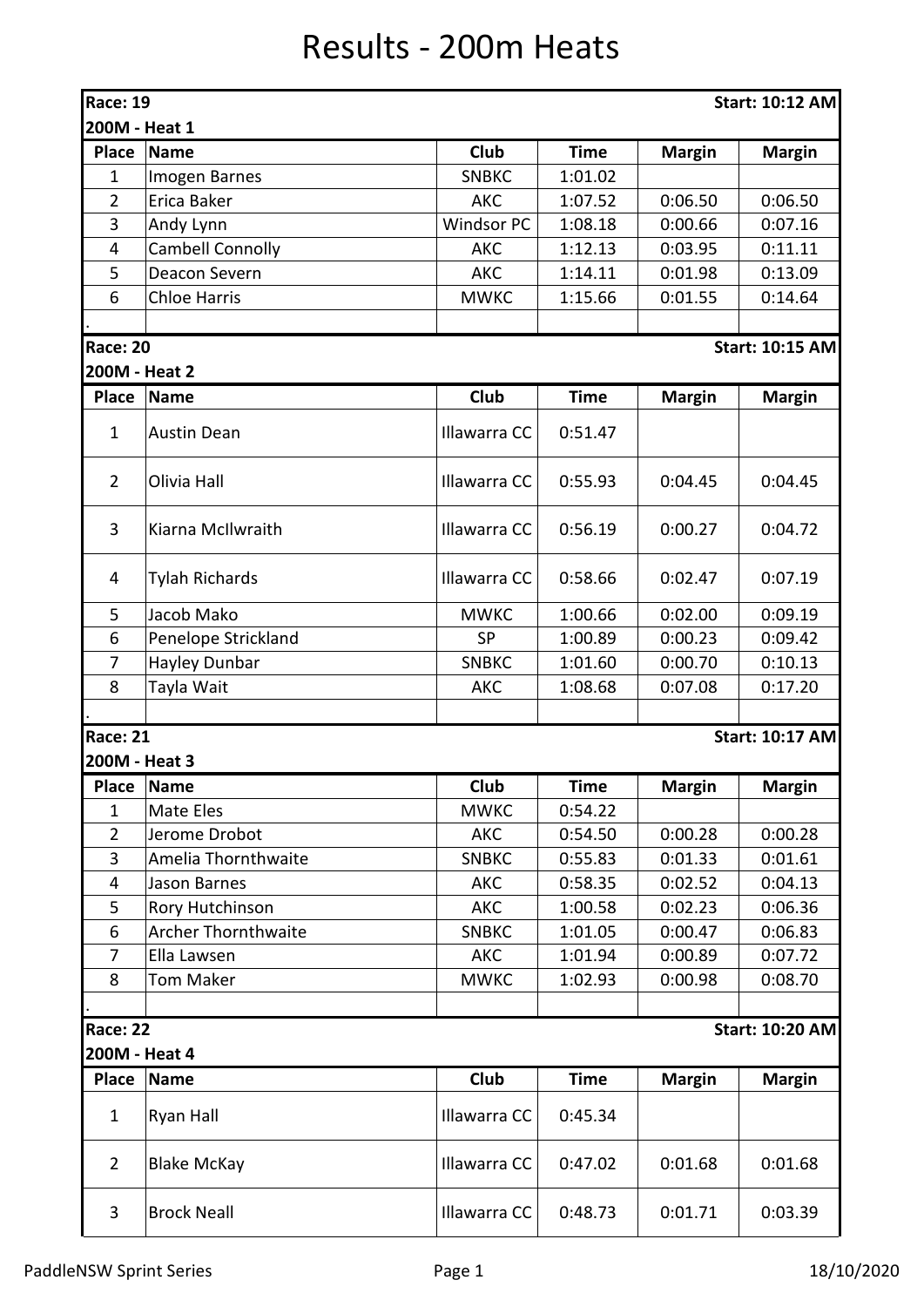## Results - 200m Heats

| 4                       | Daniel Sharkey          | <b>SNBKC</b> | 0:49.66     | 0:00.93       | 0:04.32                |
|-------------------------|-------------------------|--------------|-------------|---------------|------------------------|
| 5                       | Pete Repeti             | Non          | 0:50.55     | 0:00.89       | 0:05.20                |
|                         |                         | member       |             |               |                        |
| 6                       | Kynan Burke             | Illawarra CC | 0:52.03     | 0:01.48       | 0:06.69                |
| $\overline{7}$          | <b>Ries Diaz</b>        | <b>MWKC</b>  | 0:57.29     | 0:05.25       | 0:11.94                |
| 8                       | Jason Han               | Other        | 0:57.75     | 0:00.47       | 0:12.41                |
|                         |                         |              |             |               |                        |
| <b>Race: 23</b>         |                         |              |             |               | <b>Start: 10:23 AM</b> |
| 200M - Heat 5           |                         |              |             |               |                        |
| <b>Place</b>            | <b>Name</b>             | Club         | <b>Time</b> | <b>Margin</b> | <b>Margin</b>          |
| $\mathbf{1}$            | Darren Marshall         | <b>MWKC</b>  | 0:45.39     |               |                        |
| $\overline{2}$          | <b>Chris Maker</b>      | <b>MWKC</b>  | 0:47.46     | 0:02.06       | 0:02.06                |
| 3                       | Jason Barnes            | <b>AKC</b>   | 0:48.75     | 0:01.30       | 0:03.36                |
| $\overline{\mathbf{4}}$ | Alexander Raikuna       | <b>SNBKC</b> | 0:49.36     | 0:00.61       | 0:03.97                |
| 5                       | Sarah Locke             | Illawarra CC | 0:51.47     | 0:02.11       | 0:06.08                |
| 6                       | Zoe Shirdon             | <b>SNBKC</b> | 0:52.63     | 0:01.16       | 0:07.23                |
| 7                       | Clea Jordi              | <b>SNBKC</b> | 0:52.86     | 0:00.23       | 0:07.47                |
| 8                       | Evelyn Ritchie          | <b>SNBKC</b> | 0:55.46     | 0:02.59       | 0:10.06                |
| 9                       | Nina Fitzgerald         | <b>SNBKC</b> | 0:55.71     | 0:00.25       | 0:10.31                |
|                         |                         |              |             |               |                        |
| <b>Race: 24</b>         |                         |              |             |               | <b>Start: 10:25 AM</b> |
| 200M - Heat 6           |                         |              |             |               |                        |
| <b>Place</b>            | <b>Name</b>             | Club         | <b>Time</b> | <b>Margin</b> | <b>Margin</b>          |
|                         | Carlito Vesely          | <b>SNBKC</b> |             |               |                        |
| $\mathbf{1}$            | Ziko Vesely             | <b>SNBKC</b> | 0:42.72     |               |                        |
| $\overline{2}$          | <b>Harrison Taurins</b> | <b>SNBKC</b> | 0:43.98     | 0:01.27       | 0:01.27                |
| 3                       | Sean Ryce               | <b>SNBKC</b> | 0:45.02     | 0:01.03       | 0:02.30                |
| 4                       | <b>Charles Kelly</b>    | <b>MWKC</b>  | 0:48.28     | 0:03.27       | 0:05.56                |
| 5                       | William Bryant          | <b>MWKC</b>  | 0:48.75     | 0:00.47       | 0:06.03                |
| 6                       | <b>Alex Conley</b>      | <b>MWKC</b>  | 0:51.73     | 0:02.98       | 0:09.02                |
| $\overline{7}$          | Rosie Brennan           | <b>SNBKC</b> | 0:52.97     | 0:01.23       | 0:10.25                |
| <b>Race: 25</b>         |                         |              |             |               | <b>Start: 10:27 AM</b> |
| 200M - Heat 7           |                         |              |             |               |                        |
| <b>Place</b>            | <b>Name</b>             | Club         | <b>Time</b> | <b>Margin</b> | <b>Margin</b>          |
| $\mathbf{1}$            | <b>Callum Elliott</b>   | Makai        | 0:42.02     |               |                        |
| $\overline{2}$          | Marcelo Cabezas         | <b>BGCC</b>  | 0:46.74     | 0:04.72       | 0:04.72                |
| 3                       | Laura Lee               | Windsor PC   | 0:47.61     | 0:00.87       | 0:05.59                |
| 4                       | Natalia Drobot          | AKC          | 0:48.04     | 0:00.42       | 0:06.02                |
| 5                       | Freya Alston            | <b>AKC</b>   | 0:48.43     | 0:00.39       | 0:06.41                |
| 6                       | Daniel Rupenovic        | <b>SNBKC</b> | 0:50.39     | 0:01.97       | 0:08.38                |
| 7                       | Isabelle Rupenovic      | <b>SNBKC</b> | 0:51.27     | 0:00.87       | 0:09.25                |
| 8                       | Hanako Greuter          | <b>SNBKC</b> | 0:53.88     | 0:02.61       | 0:11.86                |
|                         |                         |              |             |               |                        |
| <b>Race: 26</b>         |                         |              |             |               | <b>Start: 10:30 AM</b> |
|                         |                         |              |             |               |                        |